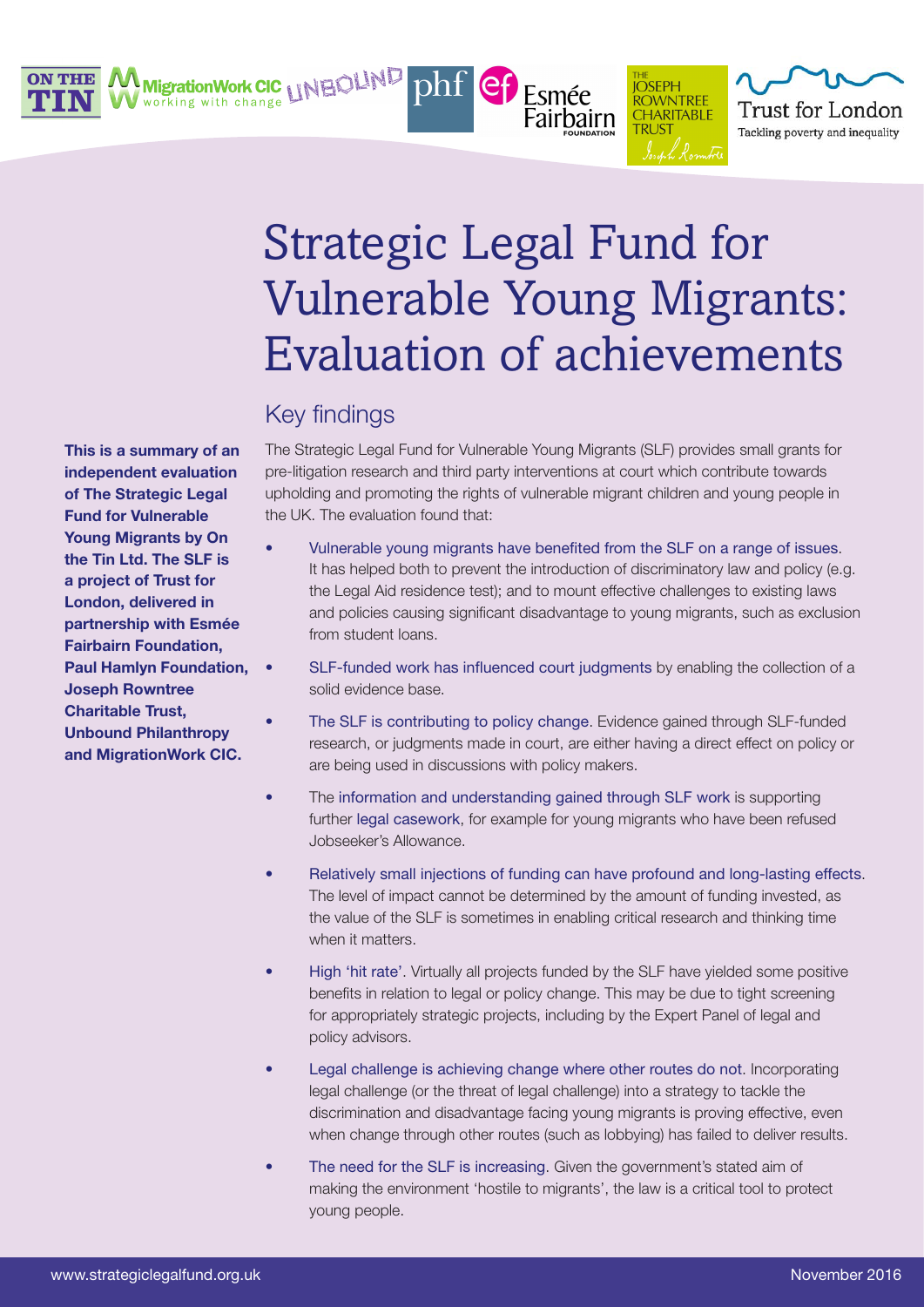# About the SLF

The SLF's model has been to provide funding which can be accessed quickly by both voluntary organisations (including law centres) and private law firms. It is advised by a panel of legal and policy experts<sup>1</sup>, and, since 2012, hosted by Trust for London and administered by MigrationWork CIC. During the current phase, five funders have contributed to the SLF: Esmée Fairbairn Foundation, Paul Hamlyn Foundation, Joseph Rowntree Charitable Trust, Trust for London and Unbound Philanthropy.

Since its inception in 2011, the SLF has awarded 71 grants, of which 13 have been extensions or continuations to existing grants. 18 grants were awarded between January 2015 and May 2016, of which five are extension grants. 14 of these grants (totalling £165,843) were awarded for pre-litigation research and four (totalling £42,332) for the preparation of interventions at court ('Third Party Interventions'). Most were awarded to voluntary organisations, with two grants awarded to partnerships of voluntary organisations and private firms of solicitors.

## About the evaluation and this report

This evaluation adopts a case study approach, and focuses on outcomes and benefits from work funded – or showing significant results – during Phase Three (January 2015 to date). The report describes only a portion of the outcomes of the SLF thus far. Fieldwork for the report involved a document review and 29 interviews with a range of SLF stakeholders, including funders and grantees. In addition, eight case studies were selected to illustrate some of the complexity and detail of the work funded.

This is a summary of a full report which is available online via the Strategic Legal Fund website at http://www.strategiclegalfund.org.uk

## What the funding has achieved

### *Legal challenge and change*

- A wide range of issues are being challenged through SLF funding, showing both the diversity of the migrant population and the complexity of the laws and policies which affect them. The main focus continues to be on the most seriously disadvantaged and vulnerable young migrants, though SLF-funded work is also helping to challenge clear instances of discrimination towards, for example, prospective young students.
- SLF-funded work has influenced court judgments. It has done this by enabling the collection of a solid evidence base which has helped build a case and been relied on in court, for example, Bindmans showing how the residence test would negatively impact on young migrants. It has also enabled interventions by Third Parties to inform the court, for example by Just for Kids Law about fees for migrant students which was subsequently cited in the leading judgment in favour of the students.
- Research funded by the SLF is also feeding legal challenges taken forward by others. For example, research done by Child Poverty Action Group (CPAG) on the negative impact of the 'genuine prospects of work test' on young migrants has been used in appeals by other advisers in the field, and detailed research by Hackney

<sup>[1]</sup> SLF Expert Panel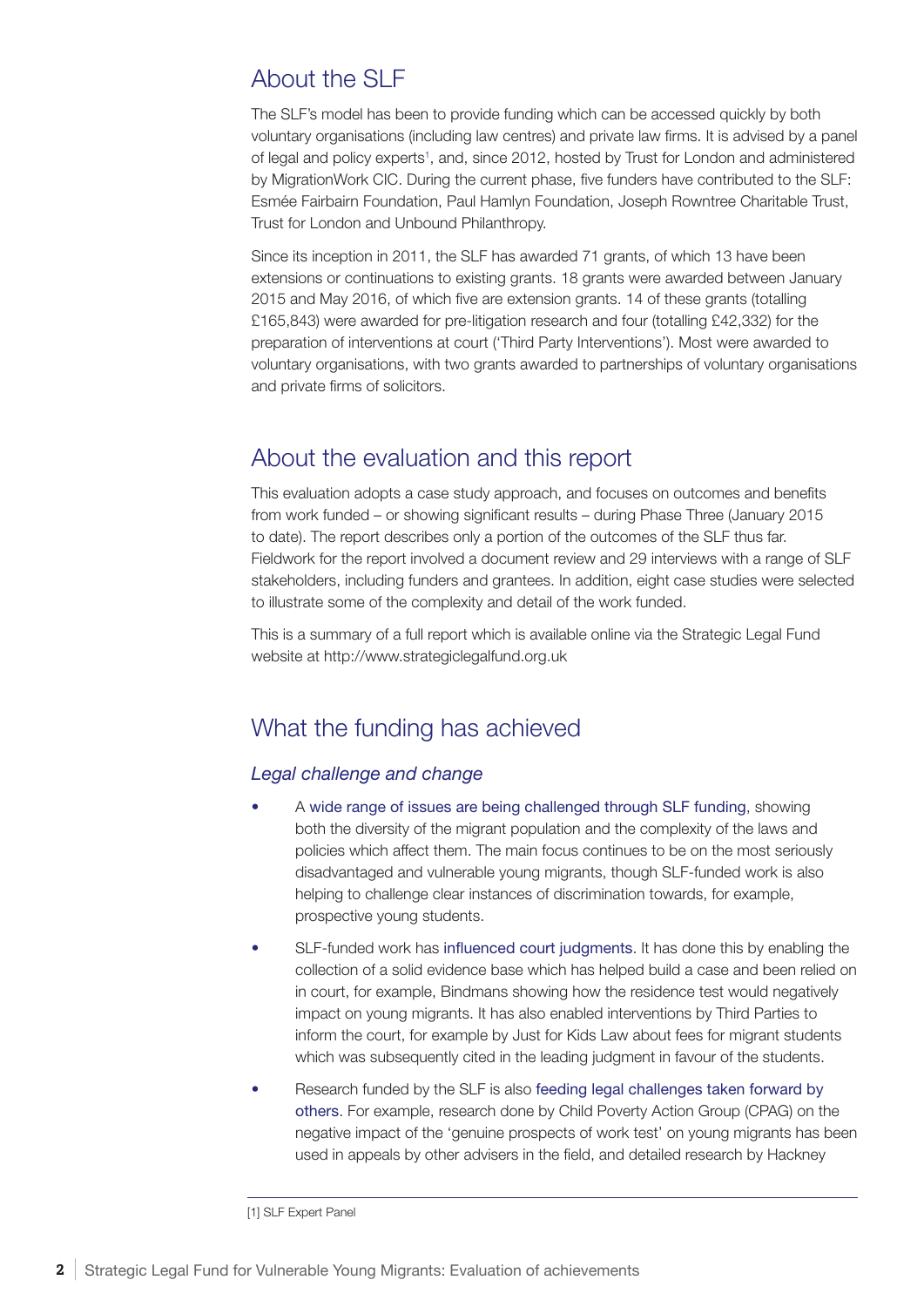Community Law Centre on the quality of accommodation provided to destitute migrant families by local authorities has been used by Birmingham Community Law Centre when challenging inadequate provision locally.

- The SLF's ability to provide a 'thinking space' to collect research and consider legal arguments was emphasised as a vital contribution. The funding enables highly pressurised organisations and individuals to take a step back and consider how emerging instances of discriminatory policy and practice can be legally challenged. One member of the Expert Panel described how *"organisations on the frontline become empowered with a tool of understanding lawfulness rather than unfairness."*
- There were numerous examples of how the SLF is enabling organisations to take stock of legal options, including JCWI's research on the 'right to rent' which is following up on preliminary evidence from the pilot showing that Landlord Checks are putting children and young migrants at serious risk. Another example is the work being taken forward by Bindmans, investigating how NHS data sharing may be deterring some migrants from accessing NHS services for themselves and their children, and looking at how potential legal arguments may be framed to challenge this.

### *Policy and practice change*

- The SLF is contributing to policy change. Evidence gained through SLF-funded research, as well as judgments gained in courts, are either having a direct effect on policy (because some judgments require a revision of policy in their wake) or are being used in discussions with policy makers. For example, Public Law Project influenced the "no notice" removals policy through collecting evidence and legally challenging the policy; Coram Children's Legal Centre produced guidance for local authorities on supporting children; and JCWI's joint intervention with the Children's Commissioner in February 2016 on the Family Migration Rules resulted in the Home Office agreeing to review the Guidance concerning the Best Interests of Children Outside the UK.
- The information and understanding gained through SLF work is also supporting further legal casework. This casework is essential, particularly for judgments which do not automatically come into force. For example, CPAG has drafted a paper to help other workers prepare appeals against decisions removing Jobseeker's Allowance (JSA) from their young migrant clients; the AIRE Centre is producing an advocacy toolkit for organisations with clients facing removals under Operation Nexus; and ASAP has been 'spreading the word' on the clarity gained on accessing Section 4 support for destitute refused asylum seekers.
- Whilst there are significant risks in highlighting migrant issues to the media, some projects have stimulated media and public interest and sympathy with the issues raised through litigation. The AIRE Centre for example gained positive coverage for the work done on uncovering the reality of Operation Nexus, and Just for Kids Law was successful in getting the media to pick up on the unfairness of young people from migrant backgrounds being denied access to higher education.

#### *Positive outcomes for young migrants*

• In some instances the SLF has benefited young migrants by 'preventing a negative' and stopping a discriminatory proposal from being introduced. The prime example of this is the successful legal battle against the introduction of the residence test for access to Legal Aid, which received kick-start funding from the SLF in 2013 and eventually resulted in this proposal being dropped in 2016.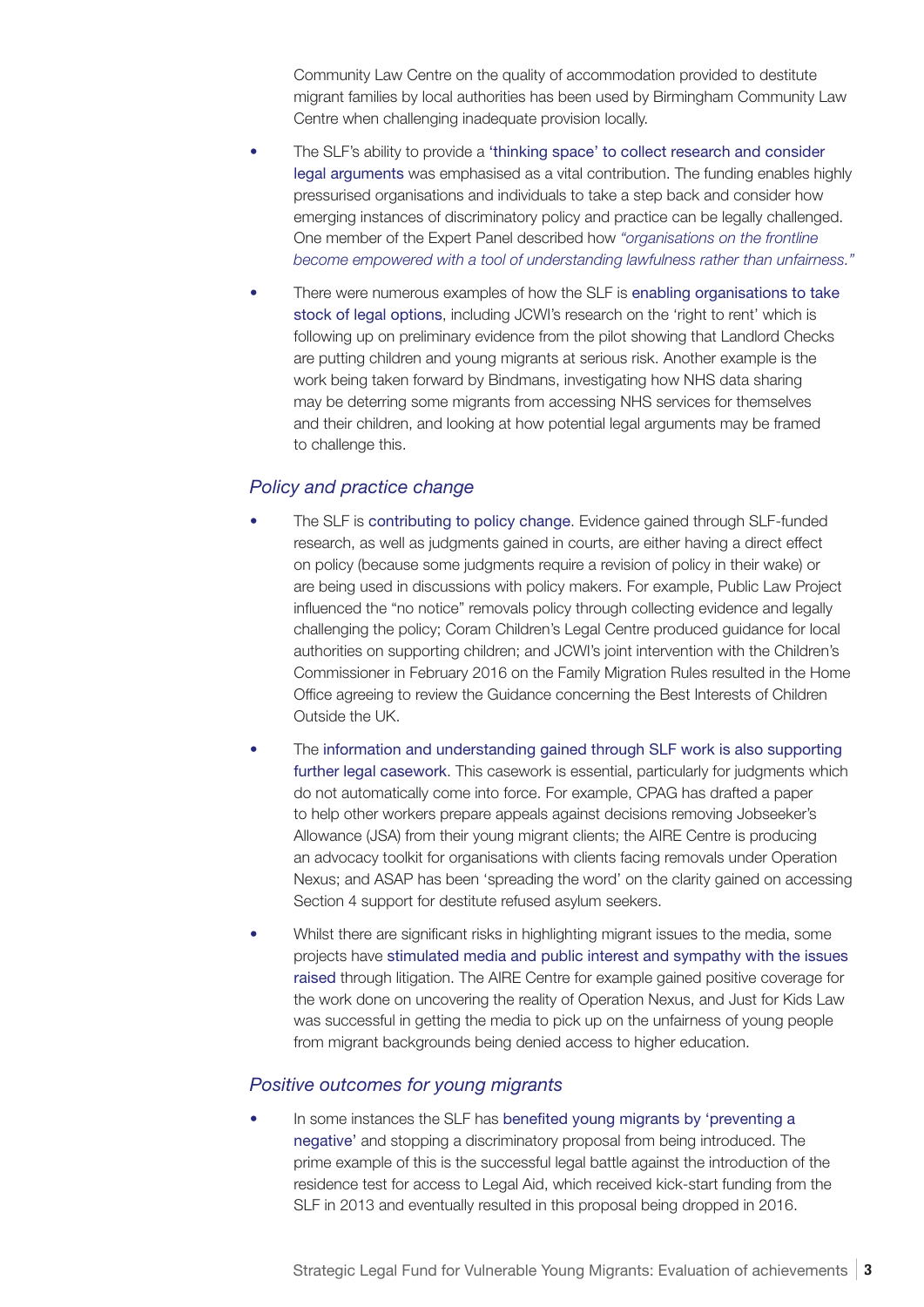"Every day there will be people who get legal aid who would not have got it had the *residence test been brought in – and that has been true of every day for the past two years. There will be hundreds and thousands of people affected."*

- Existing law and policy has also been challenged, and here successes have meant that young migrants previously subjected to legal discrimination and disadvantage now are not. There are significant examples of this, including the two case studies below. In addition, refugee children separated from their family now have the prospect of unification owing to the judgment by Justice McCloskey which drew on the intervention by JCWI.
- SLF grantees are investigating challenges to other discriminatory laws or policies which promise to contribute directly or indirectly towards improving the lives of young migrants. Though such outcomes are only 'in the pipeline' at present, evidence showing their negative impact is mounting as are the prospects of a legal challenge. Greater Manchester Immigration Aid Unit's pre-litigation research into the fee waiver policy, which looks at the effect of the administrative fee for extending leave to remain, is a good example of this.

*"The fees are £1,149 per person and are so high as to effectively prevent families on low incomes from extending their leave to remain or making applications in the*  first place. The effect is that families, including migrant children, can lose their leave *entitlement and all that goes with it – access to benefits, housing etc – and end up destitute with no recourse to public funds. We have 100+ families affected by the policy in our current caseload."*

#### *Organisational and sectoral benefits*

- Funded organisations report many benefits in having had the opportunity to gather evidence and formulate arguments through SLF funding. For example, Detention Action reported going through a 'huge learning experience' in the course of taking a successful challenge on the Fast Track Rules and feel that their standing as a serious player with the Home Office has been enhanced rather than undermined as a result. Public Law Project noted that their work on 'no notice' removals has greatly increased their knowledge of the issues associated with the policy, and feel it fits well with work under their legal aid support programme.
- Some organisations feel that they have gained learning and understanding to build on for future strategic legal work. The AIRE Centre has used CrowdJustice funding for the first time to take forward a challenge which they may use again; ASAP reports learning how to do an intervention; and JCWI is increasingly positioning as a tough and expert strategic legal player, encouraged in no small part by the SLF.
- SLF-funded work has sparked projects or initiatives which are further challenging policy or practice. For example, Just for Kids Law's work on student fees has helped build a movement of young people, who following the legal judgment in their favour are now engaged in encouraging other young migrants to come forward to access higher education.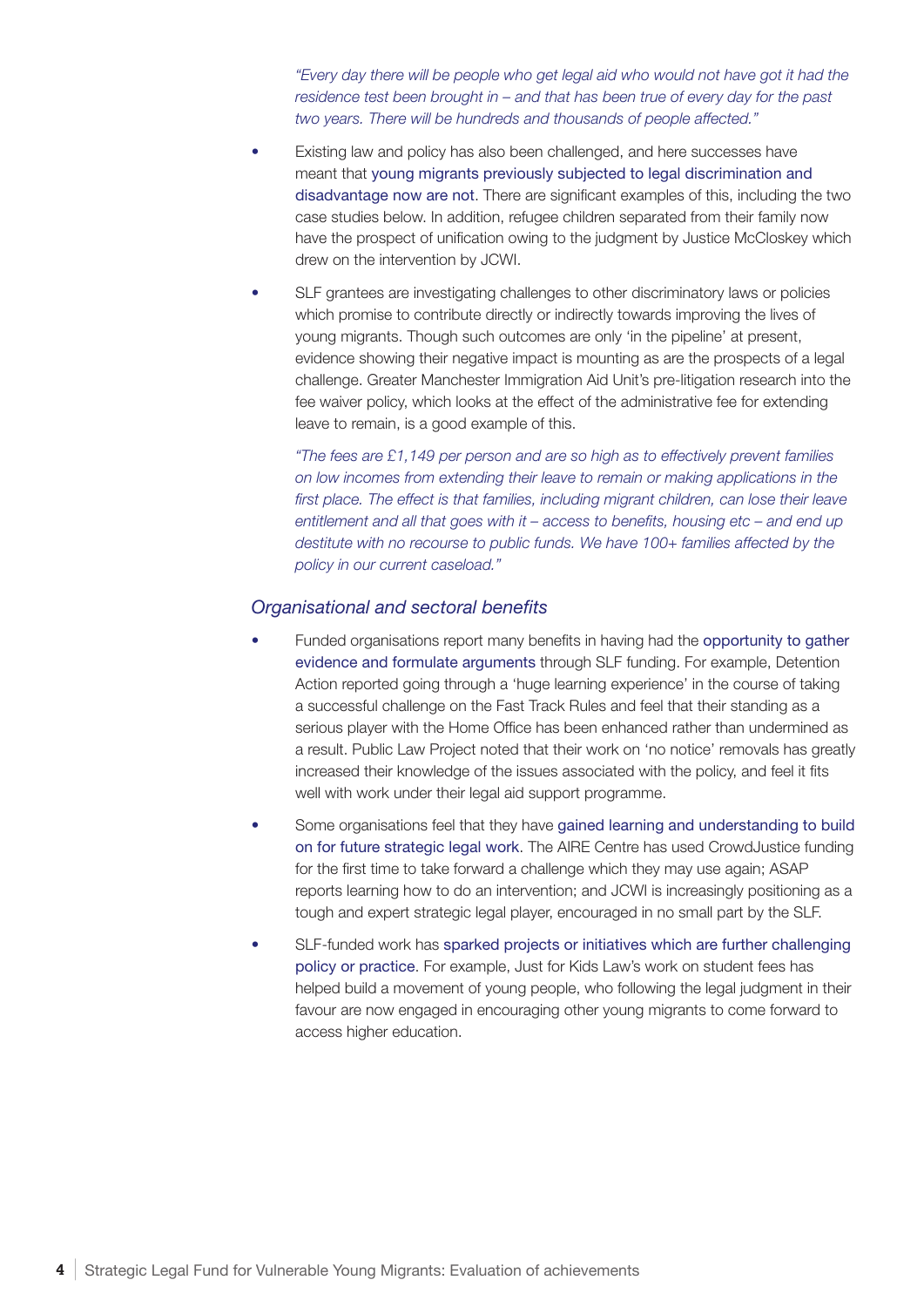## The Future

There is a universal appetite among stakeholders for the continuation of the SLF. In future, it could be useful to build in opportunities to reflect as a fund on the complexity of the body of laws, rules and regulations which now exist around young migrants in the UK, as well as learning lessons from other countries. The range of outcomes achieved, the high success rate of the projects funded and the increasing need for work which challenges discrimination and disadvantage in the current hostile climate for young migrants make the SLF a compelling proposition for funder investment.

### Case study: Giving young migrants the chance to study

In 2012, a rule change meant that young migrants with a certain type of legal status (DLR2 ) could no longer get student loans. Effectively this meant that some young migrant people would be barred from attending higher education. Many were distraught at this news.

The SLF funded Just for Kids Law to prepare a Third Party intervention in a case already being taken forward by a young woman in York. Just for Kids Law felt they could raise the profile of the issue and make her case far more compelling with evidence showing how widely applicable her individual circumstances were, and how damaging such a rule was both to the life chances of young migrants and to the UK economy as a whole. They collected case studies, commissioned research on the economic value of higher education, and researched the numbers affected by submitting Freedom of Information requests. They also took detailed witness statements from experts in the field.

When the case came to court, young migrants held a peaceful protest outside and it attracted considerable media attention. Young migrants also attended the court to hear the submission of the evidence prepared by Just for Kids Law. They returned a month later to hear the judgment handed down by Lady Hale, which confirmed that the regulations breached European Convention rights and should be changed. Judges were visibly moved by the emotion of the delighted young people when hearing that they could now attend higher education.

Just for Kids Law was instrumental not only in achieving a positive outcome in the court case, but subsequently in lobbying successfully for alternative regulations which reduced the proposed 'lawful residence' to qualify for student loans to three years. The case has also kick-started the 'Let us Learn' campaign which is encouraging more young migrants to investigate their opportunities for higher education. This responds to a problem identified during the research: that many young migrants are not coming forward while still in school, when the problem is easier to resolve, as they are embarrassed and afraid about their immigration status being discovered.

It is difficult to know how many young migrants this judgment affected, but reasonable estimates are in the low thousands. Let Us Learn has now worked with over 600 young people. Certainly for the young migrants affected by the positive judgment in the Supreme Court, the impact of the case has been life-changing.

*"I met a young woman who was very depressed because of this issue. She had 30 months' leave and her mum was saying 'I have to watch her, she is going to do something to herself' because she was so down about it. The court ruling came through and she was ecstatic – a completely different woman."* 

<sup>[2]</sup> Discretionary Leave to Remain in the UK